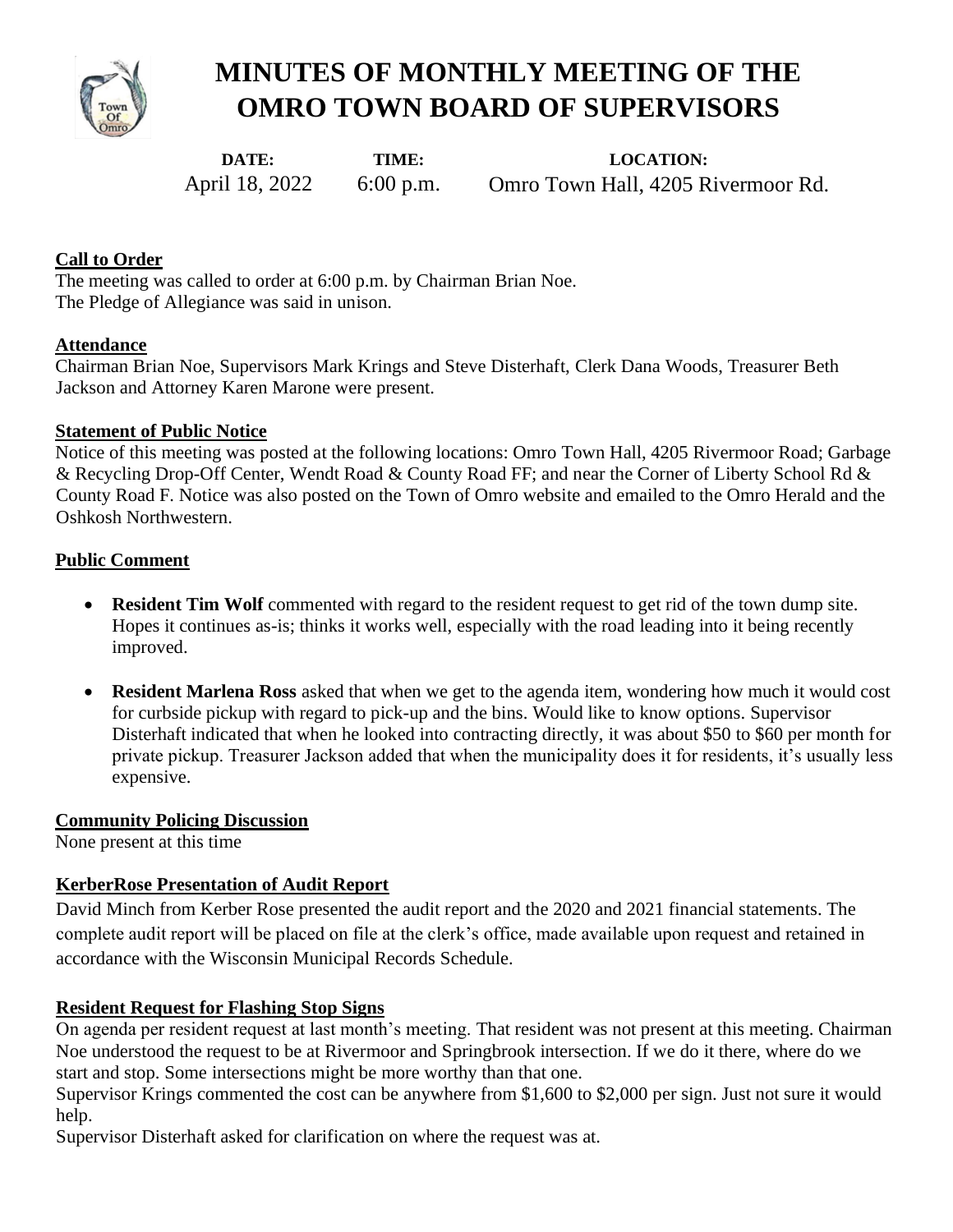Discussion took place about how people tend to blow through stop signs, but not because they don't notice them.

No action taken at this time.

## **Resident Request for the Town to Contract for Curbside Pickup on Residents' Behalf and Discontinue Dump Site Operations**

On agenda per resident request at last month's meeting. That resident was not present at this meeting. Chairman Noe indicated the town looked at this in 2013. Multiple opinions at that time. Couldn't do both financially and a lot of people liked the dump site.

Supervisor Krings remarked that the town has just invested a lot of money in the dump site to make it nicer; hate to walk away from that.

Chairman Noe asked other town board members if anybody would have an issue if we do add some extra hours on a weekday to the dump site on a trial basis during summer hours for those who find Saturdays inconvenient. Consensus was it would be OK. Chairman Noe will follow up with Jeff Meyers and bring back to agenda in May.

# **Resolution 2022-4-1 to Amend Organization and By-Laws for East Central Wisconsin Regional Planning Commission - Gubernatorial Appointments**

This was presented at WTA unit meeting which helped provide some added comfort level with regard to representation of rural communities. Waiting for appointments has caused some delays.

**MOTION** by Supervisor Krings, second by Supervisor Disterhaft to adopt Resolution 2022-4-1 to Amend Organization and By-Laws for East Central Wisconsin Regional Planning Commission - Gubernatorial Appointments.

Motion carried on a 3-0 voice vote.

# **Resolution 2022-4-3 to Support NACo's Position on Defining the Waters of the United States and Regulations with Agricultural Considerations**

Chairman Noe shared this also came up at the WTA unit meeting. Federal government is looking to redefine the waters of the state which would change things drastically. This would impact a lot in terms of permits; it would become a federal permitting process. There was encouragement to get communities to voice opposition. **MOTION** by Supervisor Krings, second by Supervisor Disterhaft to adopt Resolution 2022-4-3 to Support NACo's Position on Defining the Waters of the United States and Regulations with Agricultural Considerations.

Motion carried on a 3-0 voice vote.

**Community Policing Discussion** - Agenda item taken up at this time when representative Chase Wilis was present.

- Officer Wilis indicated they use to do rotations for a year. Same deputy on the same rotation in each area. Now rotations are by month. That's new.
- One resident mentioned motorists blowing stop signs and advised the officer of which ones to keep an eye on.

# **Resolution 2022-4-2 Opposing Flood Storage Mapping for the Sawyer Creek within the Town**

Chairman Noe added this. The County has considered this off and on since 2017. After the last meeting hosted we thought it would be a dead issue, but it appears they are considering it still.

**MOTION** by Supervisor Krings, second by Supervisor Disterhaft to adopt Resolution 2022-4-2 opposing Flood Storage Mapping for the Sawyer Creek within the Town.

Motion carried on a 3-0 voice vote.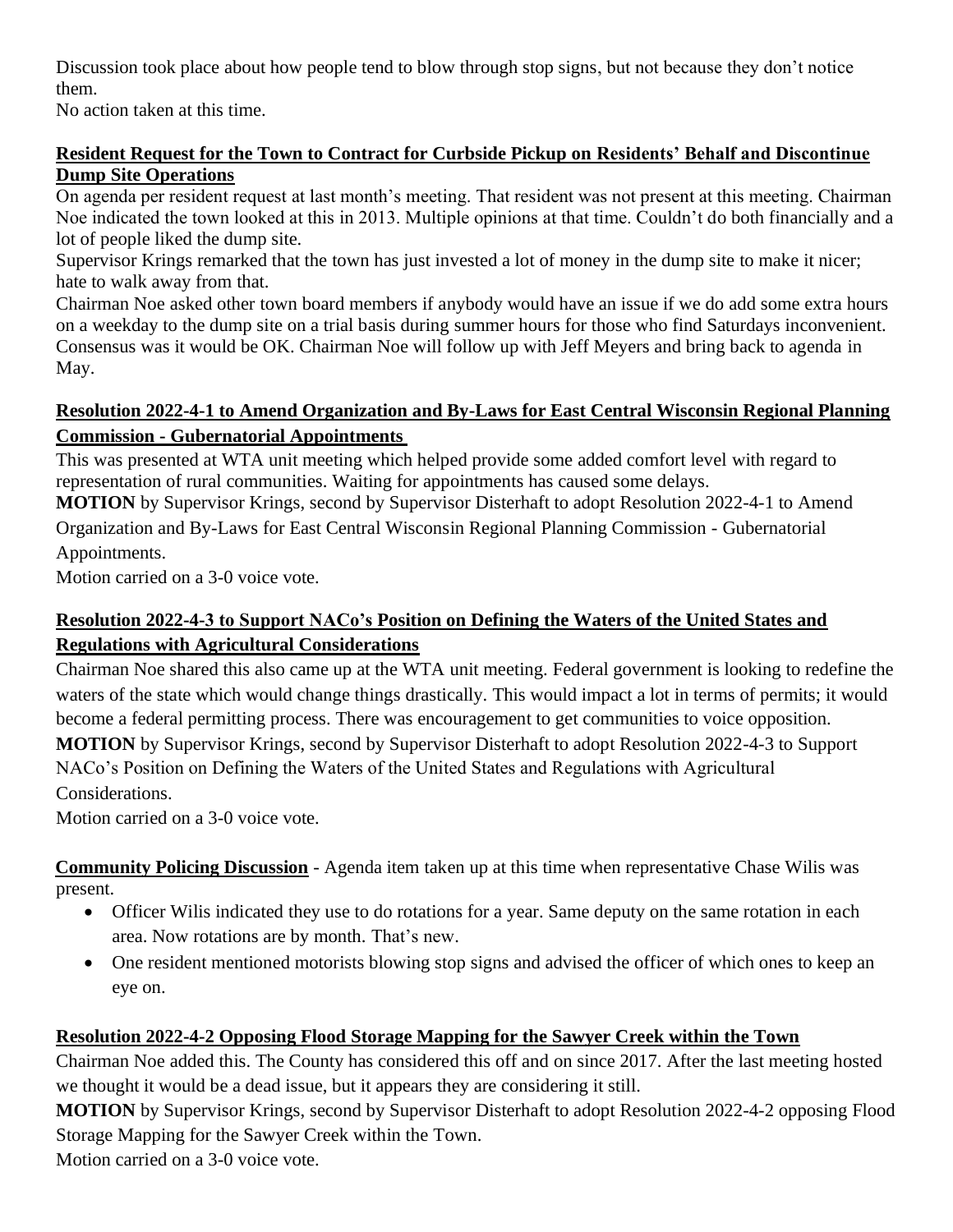## **Creation of a Property Maintenance Ordinance**

Chairman Noe indicated the Planning Commission discussed this some. Clerk Woods said she's willing to reach out to get sample ordinances from other municipalities.

#### **ARPA Funds Discussion**

No change to ideas for use than expressed in previous meetings. At this time will mainly use for improving road infrastructure in the town. Clerk Woods will indicate as much when completing the ARPA Project and Expenditures report due at the end of this month.

## **Consider Taking Action to Address Dumping of Refuse in Yard that is Creating a Public Nuisance**

Supervisor Krings said he's been to the property with no answer; can give it another shot. Will notify Clerk if there is any update on it.

## **Review and Update on MS4 Stormwater Permitting Requirements**

Chairman Noe provided an update. Required to annually update the community on it as part of continuing education and outreach. His understanding is the DNR hasn't commented back on the most recent report filed. If we continue to follow the last standard set by Strand we should be good. That said there seems to be additional requirements related to it. Will get into that in the next agenda item.

## **Membership in the Local Government Stormwater Group**

League of Wisconsin Municipalities has invited towns to join the Local Government Stormwater Group, perhaps a larger membership will have more influence. Cost would be \$200.

Chairman Noe commented we could try for a year and see if it's worth it.

Supervisor Krings acknowledged it might not seem ideal to keep joining groups, but at the same time most board members don't have time to fight the battles these groups can on the town's behalf.

**MOTION** by Supervisor Krings, second by Supervisor Disterhaft to join the Local Government Stormwater Group with a membership fee of \$200.

Motion carried by 3-0 voice vote.

## **Board of Review Member Alternates**

Had alternates appointed in the past; rarely needed. Should have in case someone objects to a member hearing their challenge. Chaiman Noe indicated a willingness to reach out to a couple potential volunteers. Will bring back names to the agenda next month.

## **Planning Commission Appointments 2022 to 2025**

On agenda because terms expire at the end of April.

**MOTION** by Supervisor Disterhaft, second by Supervisor Krings to appoint Phil Ertmer and Bruce Roskom (amended to reflect Roskom appointment as PC chair) for the term of 2022 to 2025. Motion carried on a 3-0 voice vote.

## **Town Hall Maintenance Discussion**

Discussion took place about having the building pressure washed and sprayed for spiders. Chairman Noe might know a town resident with a pressure washing business. Supervisor Krings might know a spider guy.

#### **Annual Road Inspection Discussion**

• Done on April 8. Don't have the estimates from county yet. Lots of potholes and culverts we can give the greenlight on now.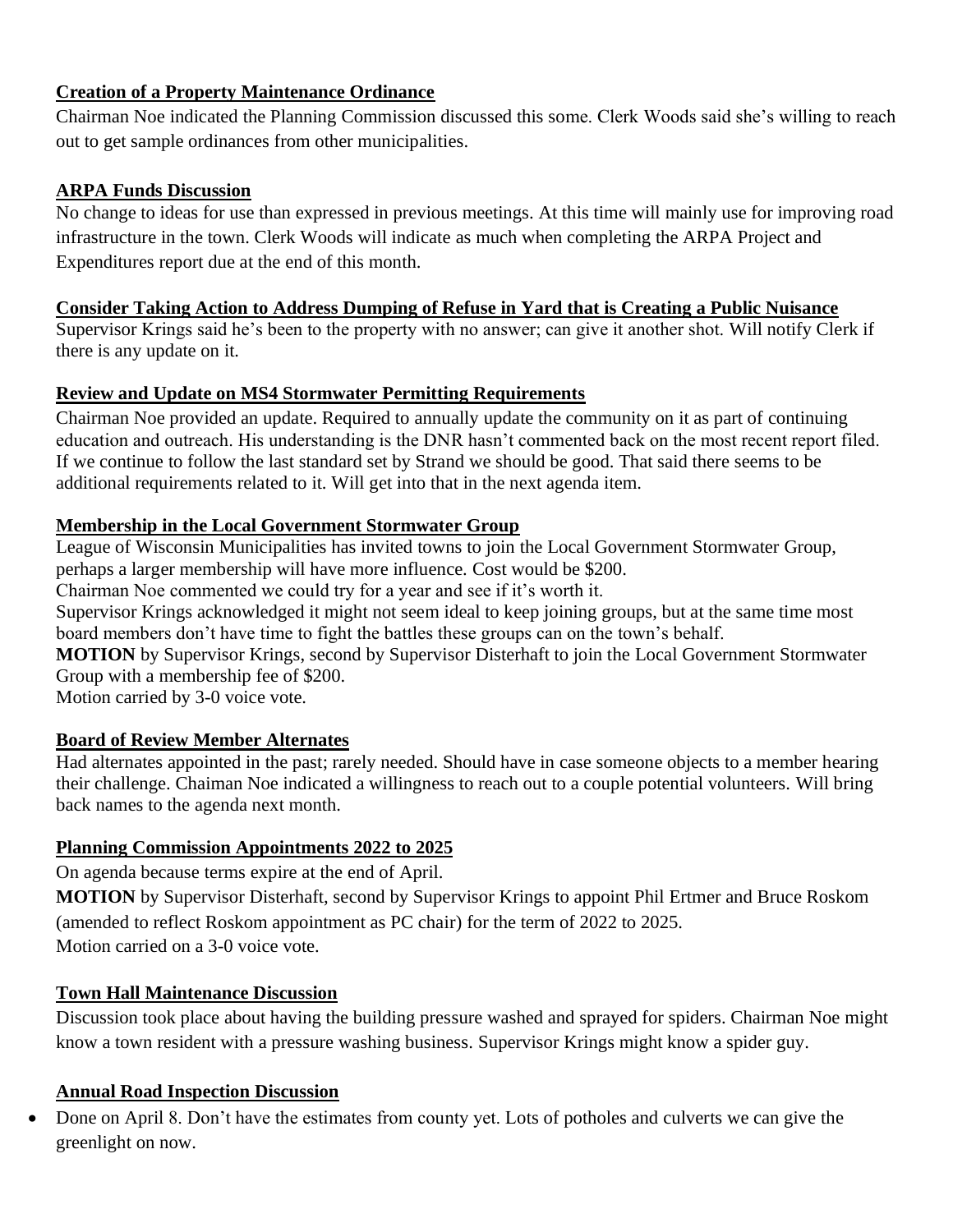- Chairman Noe indicated are we in agreement on the bridge repairs.
- Briefly talked about cross culvert on Heise. Continues to be a flooding issue.
- Not much issues with signs; did find a number of privately owned culverts that need to be replaced that we will have to address with property owners.
- Should we get estimates from the county for full replacement job and give the owners the option? They can still choose to supply the materials if they wish. County might get a better buy.

## **REPORTS:**

#### **Road Supervisor's Report**

Covered everything during the road inspection agenda item.

## **Clerk's Report**

Communications:

- Nick Marks from Bowmar Appraisal has scheduled the town's Open Book for Monday, May 23 and it will be conducted by phone or email. Board of Review has been scheduled for Thursday, June 2 from 6 to 8 p.m. Notice of both of these will be posted and published as usual. Clerk also filed the BOR-C form with the Department of Revenue for this.
- Winnebago County Planning and Zoning copied us on one Notice of Violation this month. It was for "Operation of a prohibited contractor yard within a B-3 zoning district" and was issued to the property owner of 1531 Waukau Road.
- Attorney Heath Mynsberge, who represents Brian and Sherry Seaman, mailed clerk a letter dated March 31 indicating they feel the response to their open records request dated March 14 was incomplete. Clerk Woods had not yet received any list or explanation of the "various deficiencies" they want us to address. Open Records Requests:
- New request dated April 1 from Attorney Heath Mynsberge, on behalf of his clients Brian and Sherry Seaman, asking to provide *"a complete, copy of all electronic or paper records of correspondence and other documentation between the Town of Omro, Karen Marone, and any agent including , but not limited to (myself), Brian Noe and any other Supervisor or officer and the Seamans's or their attorney, John Blazel, or any other individuals on their behalf from January 1, 2021 to present."* It went on to state, *"In addition, if there are any other communications or documents regarding the Maintenance Agreement and/or Site Plan that predate January 1, 2021, please provide those as well."* There was a part of the request Clerk Woods needed clarification on, so she emailed Attorney Mynsberge a Receipt of Records Request that included a request for clarification on April 4; have yet to hear back. Until clarification comes, can't determine the full scope of the request or provide an estimate of fees, so this request is on hold until we hear from them. Elections Report:

Town hosted 402 voters for April 5 election, 53 of which were absentee. Next election will be the Partisan Primary on August 9<sup>th</sup>. Those with a valid absentee ballot request on file by June 23 will have their ballots mailed out by that day.

## **Planning Commission:**

- Chairman Noe relayed there was more discussion about what the town could do about parks maintenance; continues to be a difference of opinion among the Planning Commission members as to what level the town should maintain the parks. Supervisor Krings indicated he might know someone who's interested in getting more involved. Will get information to Planning Commission.
- Brief update on highway corridor study Mailed approximately 200 hard copies of survey to those within the corridor; other town residents invited to participate online.
- Some discussion took place on the property maintenance ordinance. Dana will get samples of ordinances and send to Planning Commission.

## **Attorney's Report:**

• Correspondence was sent to two property owners—one on Hwy F and one on Hwy FF—with multiple non-working unregistered vehicles on property. This details that they need to removed by May 9; Mr. Krings is the contact along with Attorney Marone's phone number. In a recent case she worked for